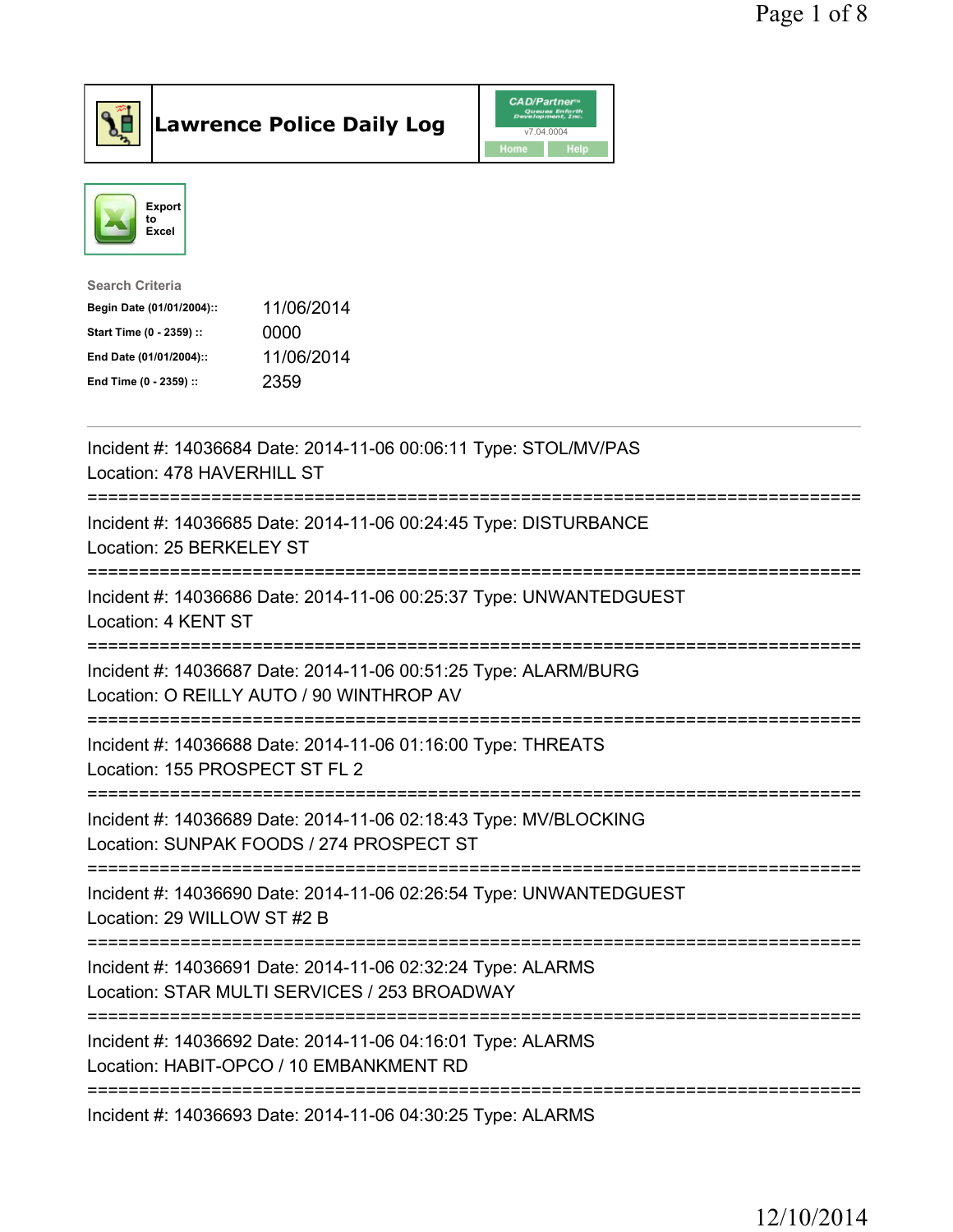Location: HABIT-OPCO / 10 EMBANKMENT RD =========================================================================== Incident #: 14036694 Date: 2014-11-06 06:58:41 Type: PARK & WALK Location: 205 BROADWAY =========================================================================== Incident #: 14036695 Date: 2014-11-06 07:21:07 Type: AUTO ACC/NO PI Location: MCDONALDS / 50 BROADWAY =========================================================================== Incident #: 14036696 Date: 2014-11-06 07:39:38 Type: TOW OF M/V Location: ANDOVER ST & CARLETON ST =========================================================================== Incident #: 14036697 Date: 2014-11-06 07:43:32 Type: DOMESTIC/PROG Location: 179 OSGOOD ST =========================================================================== Incident #: 14036698 Date: 2014-11-06 08:08:45 Type: B&E/PAST Location: 11 GREEN ST #1 =========================================================================== Incident #: 14036699 Date: 2014-11-06 08:17:53 Type: ALARMS Location: 26 FULTON ST =========================================================================== Incident #: 14036700 Date: 2014-11-06 08:25:29 Type: TOW OF M/V Location: NH 3723491 TRESPASS TOW / 270 CANAL ST =========================================================================== Incident #: 14036702 Date: 2014-11-06 09:13:39 Type: LOST PROPERTY Location: 1 GENERAL ST =========================================================================== Incident #: 14036701 Date: 2014-11-06 09:14:05 Type: HIT & RUN M/V Location: S UNION ST & WINTHROP AV =========================================================================== Incident #: 14036703 Date: 2014-11-06 09:24:49 Type: A&B PAST Location: 42 WEDGEWOOD RD =========================================================================== Incident #: 14036704 Date: 2014-11-06 09:43:23 Type: DRUG VIO Location: 80 BODWELL ST =========================================================================== Incident #: 14036705 Date: 2014-11-06 09:44:31 Type: FRAUD Location: 19 HUSE ST FL 3 =========================================================================== Incident #: 14036706 Date: 2014-11-06 10:02:09 Type: LIC PLATE STO Location: 185 LAWRENCE ST =========================================================================== Incident #: 14036707 Date: 2014-11-06 10:13:24 Type: INVEST CONT Location: 272 S BROADWAY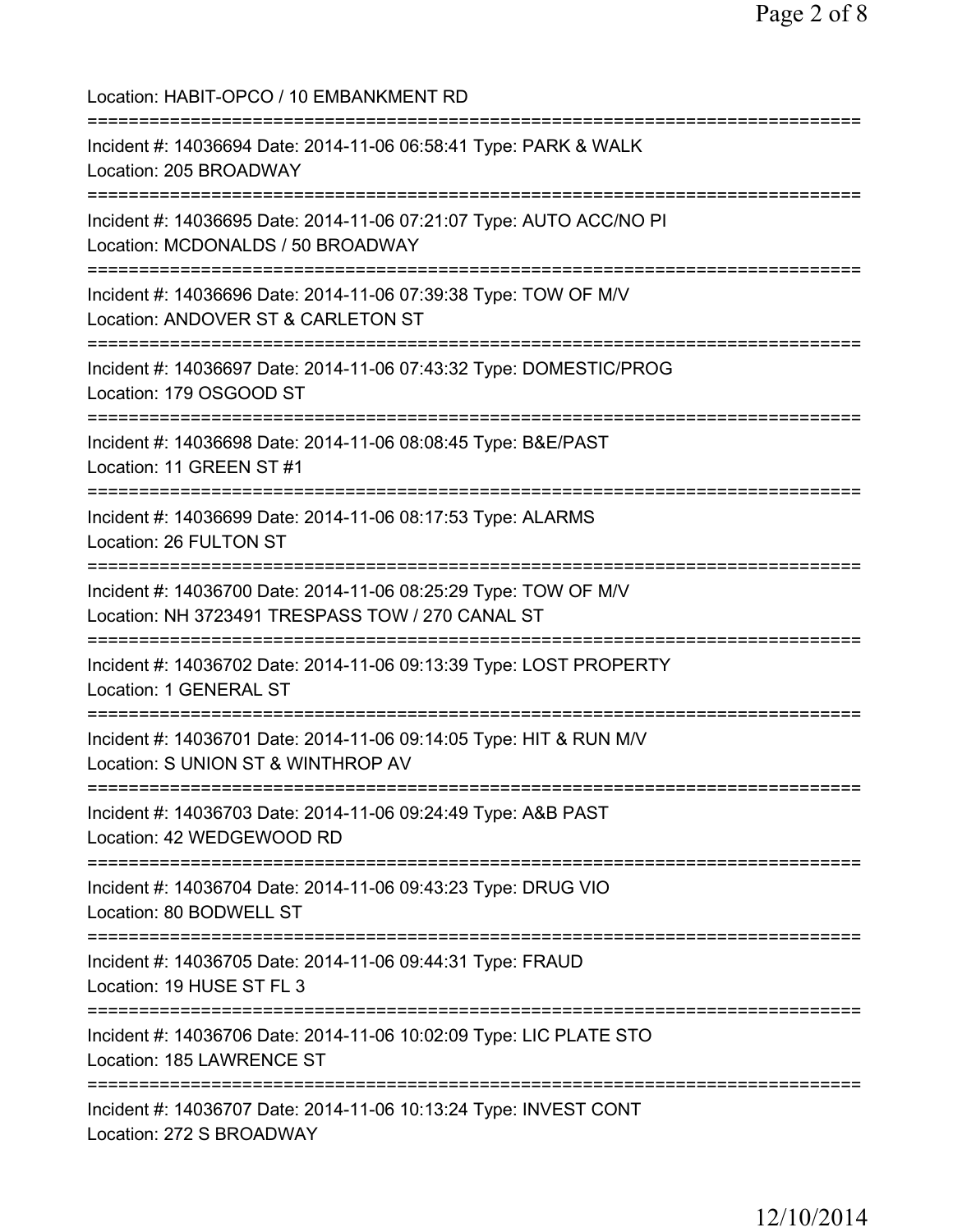| Incident #: 14036708 Date: 2014-11-06 10:14:59 Type: TRESPASSING<br>Location: 296 BROADWAY                                               |
|------------------------------------------------------------------------------------------------------------------------------------------|
| Incident #: 14036709 Date: 2014-11-06 10:19:15 Type: ALARM/BURG<br>Location: MEAS RESIDENCE / 26 HOLTON ST                               |
| Incident #: 14036710 Date: 2014-11-06 10:22:06 Type: MV/BLOCKING<br>Location: AUBURN ST & CROSS ST                                       |
| Incident #: 14036711 Date: 2014-11-06 10:32:28 Type: WOMAN DOWN<br>Location: 12 MELROSE ST<br>;===================================       |
| Incident #: 14036712 Date: 2014-11-06 10:32:53 Type: ALARM/BURG<br>Location: ADDISON BY THE PARK / 100 HAWTHORNE WAY                     |
| Incident #: 14036713 Date: 2014-11-06 11:06:26 Type: INVEST CONT<br>Location: 77 S UNION ST                                              |
| Incident #: 14036714 Date: 2014-11-06 11:18:10 Type: LOCKOUT<br>Location: 102 ESSEX ST                                                   |
| Incident #: 14036715 Date: 2014-11-06 11:27:07 Type: NOTIFICATION<br>Location: 23 KENDALL ST FL 3RD                                      |
| Incident #: 14036716 Date: 2014-11-06 11:31:44 Type: TEST QED<br>Location: 425 LOWELL ST                                                 |
| Incident #: 14036717 Date: 2014-11-06 11:33:45 Type: TEST QED<br>Location: 202 LAWRENCE ST                                               |
| Incident #: 14036718 Date: 2014-11-06 12:05:38 Type: STOL/MV/PAS<br>Location: 179 WATER ST                                               |
| Incident #: 14036719 Date: 2014-11-06 12:22:27 Type: ALARM/BURG<br>Location: 26 HOLTON ST                                                |
| Incident #: 14036720 Date: 2014-11-06 12:51:09 Type: 209A/SERVE<br>Location: OASIS ADULT HEALTH CENTER / 120 BROADWAY                    |
| =============================<br>Incident #: 14036721 Date: 2014-11-06 13:05:33 Type: SUICIDE ATTEMPT<br>Location: 87 DORCHESTER ST #1ST |
|                                                                                                                                          |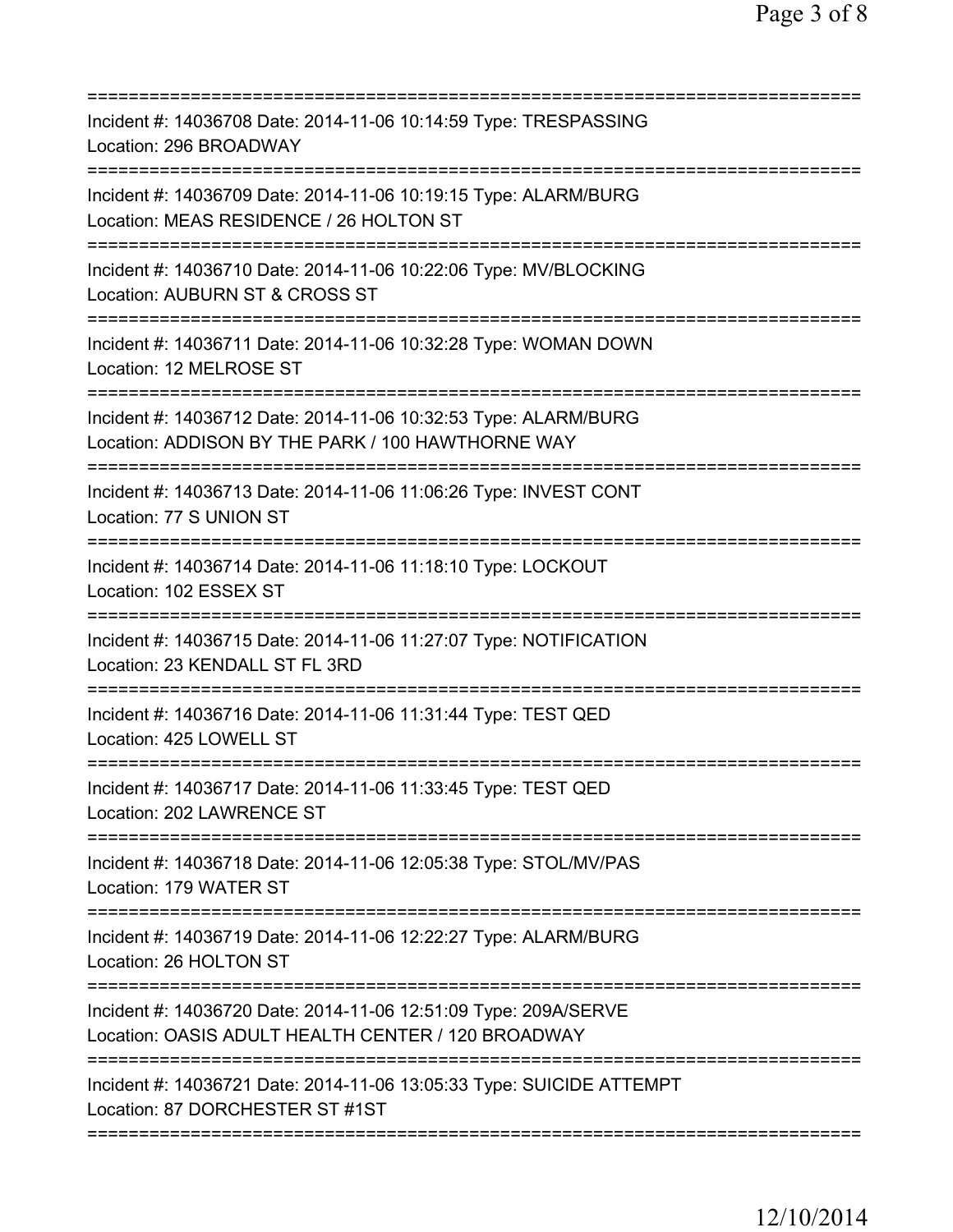| Incident #: 14036723 Date: 2014-11-06 13:23:30 Type: HARASSMENT<br>Location: 120 BROADWAY                                            |
|--------------------------------------------------------------------------------------------------------------------------------------|
| Incident #: 14036722 Date: 2014-11-06 13:25:56 Type: TOW OF M/V<br>Location: CENTRAL BRIDGE / 0 MERRIMACK ST                         |
| Incident #: 14036724 Date: 2014-11-06 13:35:38 Type: M/V STOP<br>Location: LOWELL ST & WARREN ST                                     |
| Incident #: 14036725 Date: 2014-11-06 13:42:35 Type: M/V STOP<br>Location: FALLS BRIDGE / null                                       |
| Incident #: 14036726 Date: 2014-11-06 13:51:36 Type: INVEST CONT<br>Location: 26 ORCHARD ST                                          |
| Incident #: 14036727 Date: 2014-11-06 13:55:58 Type: M/V STOP<br>Location: BROADWAY & WATER ST                                       |
| :====================<br>=============<br>Incident #: 14036728 Date: 2014-11-06 14:07:02 Type: M/V STOP<br>Location: 11 MT VERNON ST |
| ===================================<br>Incident #: 14036729 Date: 2014-11-06 14:07:52 Type: THREATS<br>Location: 26 CHARDON ST FL 1  |
| Incident #: 14036730 Date: 2014-11-06 14:12:05 Type: M/V STOP<br>Location: BROADWAY & LOWELL ST                                      |
| Incident #: 14036731 Date: 2014-11-06 14:50:28 Type: SUS PERS/MV<br>Location: 150 OXFORD ST                                          |
| Incident #: 14036735 Date: 2014-11-06 14:56:29 Type: B&E/MV/PAST<br>Location: 385 HAMPSHIRE ST #2                                    |
| Incident #: 14036732 Date: 2014-11-06 14:58:16 Type: ALARM/HOLD<br>Location: 53 KINGSTON ST                                          |
| Incident #: 14036733 Date: 2014-11-06 14:59:12 Type: AUTO ACC/PI<br>Location: HEMLOCK ST & LAWRENCE ST                               |
| Incident #: 14036734 Date: 2014-11-06 15:08:07 Type: ALARM/BURG<br>Location: 80 SUNRAY ST                                            |
| Incident #: 14036736 Date: 2014-11-06 15:20:53 Type: 209A/VIOLATION                                                                  |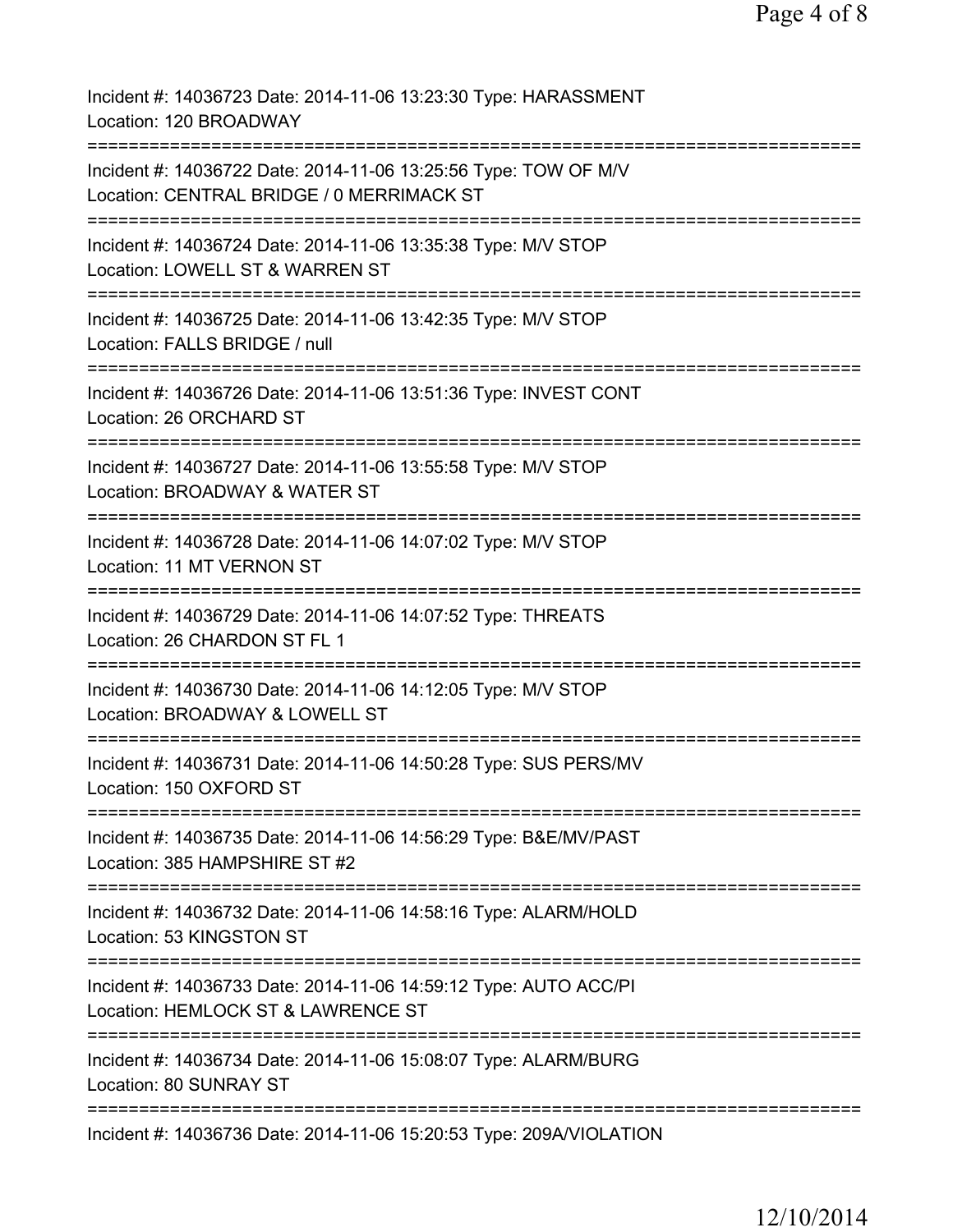Location: 368 S UNION ST FL 1ST =========================================================================== Incident #: 14036737 Date: 2014-11-06 15:23:37 Type: DRUG VIO Location: ARLINGTON ST & BROADWAY =========================================================================== Incident #: 14036738 Date: 2014-11-06 15:27:16 Type: 209A/VIOLATION Location: 5 FRONT ST =========================================================================== Incident #: 14036739 Date: 2014-11-06 15:30:11 Type: INVEST CONT Location: 233 HAVERHILL ST =========================================================================== Incident #: 14036740 Date: 2014-11-06 15:31:33 Type: M/V STOP Location: BROADWAY & LAKE ST =========================================================================== Incident #: 14036741 Date: 2014-11-06 15:38:00 Type: HIT & RUN M/V Location: 599 CANAL ST =========================================================================== Incident #: 14036742 Date: 2014-11-06 16:01:58 Type: HIT & RUN M/V Location: MANCHESTER ST =========================================================================== Incident #: 14036743 Date: 2014-11-06 16:06:23 Type: LARCENY/PAST Location: TARBOX SCHOOL / 59 ALDER ST =========================================================================== Incident #: 14036744 Date: 2014-11-06 16:28:16 Type: FRAUD Location: 291 JACKSON ST =========================================================================== Incident #: 14036745 Date: 2014-11-06 16:44:31 Type: DK (DRUNK) Location: COR UNUM MEAL CENTER / 190 SALEM ST =========================================================================== Incident #: 14036746 Date: 2014-11-06 16:56:05 Type: M/V STOP Location: NEW BALANCE ATHLETIC SHOE CORP / 5 S UNION ST =========================================================================== Incident #: 14036747 Date: 2014-11-06 16:59:19 Type: B&E/PAST Location: 42 OREGON AV FL 2 =========================================================================== Incident #: 14036748 Date: 2014-11-06 17:13:25 Type: 209A/SERVE Location: 144 AMES ST =========================================================================== Incident #: 14036750 Date: 2014-11-06 17:26:11 Type: HIT & RUN M/V Location: CROSS ST & MANCHESTER ST =========================================================================== Incident #: 14036749 Date: 2014-11-06 17:28:04 Type: ALARM/BURG Location: 530 BROADWAY FL 2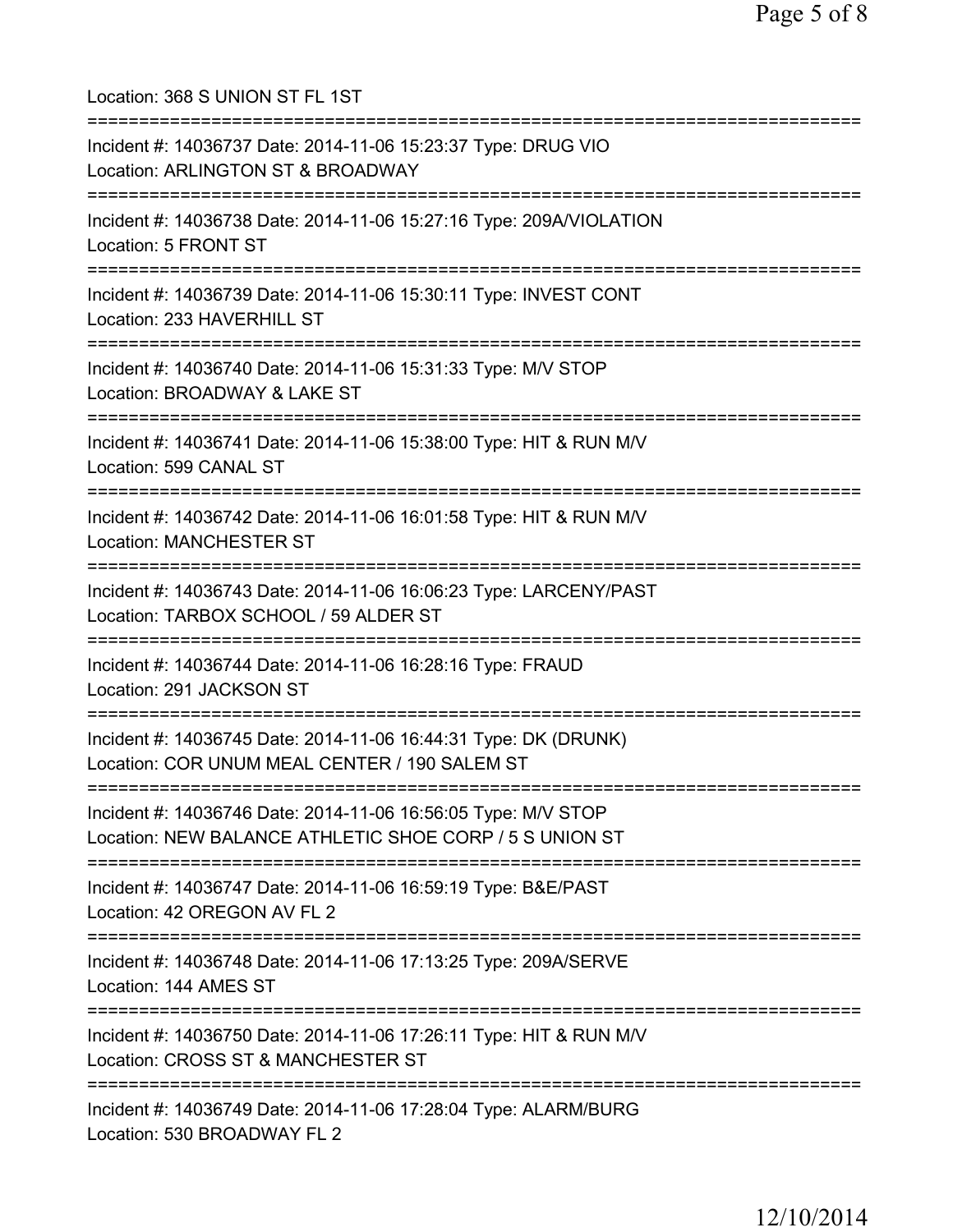| Incident #: 14036751 Date: 2014-11-06 17:39:06 Type: ALARM/BURG<br>Location: 343 ESSEX ST                                                  |
|--------------------------------------------------------------------------------------------------------------------------------------------|
| Incident #: 14036752 Date: 2014-11-06 17:40:52 Type: M/V STOP<br>Location: 530 BROADWAY                                                    |
| Incident #: 14036753 Date: 2014-11-06 17:42:17 Type: DRUG VIO<br>Location: BROADWAY & PARK ST<br>========================                  |
| Incident #: 14036754 Date: 2014-11-06 17:45:11 Type: M/V STOP<br><b>Location: FALLS BRIDGE</b>                                             |
| Incident #: 14036755 Date: 2014-11-06 17:46:57 Type: M/V STOP<br>Location: 550 BROADWAY                                                    |
| Incident #: 14036756 Date: 2014-11-06 18:42:27 Type: SUICIDE ATTEMPT<br>Location: PRONTO PIZZA / BROADWAY & CROSS<br>--------------------- |
| Incident #: 14036757 Date: 2014-11-06 18:42:46 Type: DRUG VIO<br>Location: 645 HOWARD ST                                                   |
| Incident #: 14036758 Date: 2014-11-06 18:46:42 Type: HIT & RUN M/V<br>Location: 700 ESSEX ST                                               |
| Incident #: 14036759 Date: 2014-11-06 18:49:29 Type: B&E/MV/ATTEMP<br>Location: BUNKERHILL ST & PARK ST                                    |
| Incident #: 14036760 Date: 2014-11-06 18:52:54 Type: DRUG OVERDOSE<br>Location: ALLSTON ST & HIGH ST                                       |
| Incident #: 14036761 Date: 2014-11-06 19:49:44 Type: M/V STOP<br>Location: MARGIN ST & MELVIN ST                                           |
| ============================<br>Incident #: 14036762 Date: 2014-11-06 19:54:02 Type: DOMESTIC/PROG<br>Location: 333 HAVERHILL ST #1B       |
| Incident #: 14036763 Date: 2014-11-06 20:11:29 Type: SUS PERS/MV<br>Location: 667 ESSEX ST                                                 |
| Incident #: 14036764 Date: 2014-11-06 20:39:50 Type: COURT DOC SERVE<br>Location: 59 BROOK ST #                                            |
|                                                                                                                                            |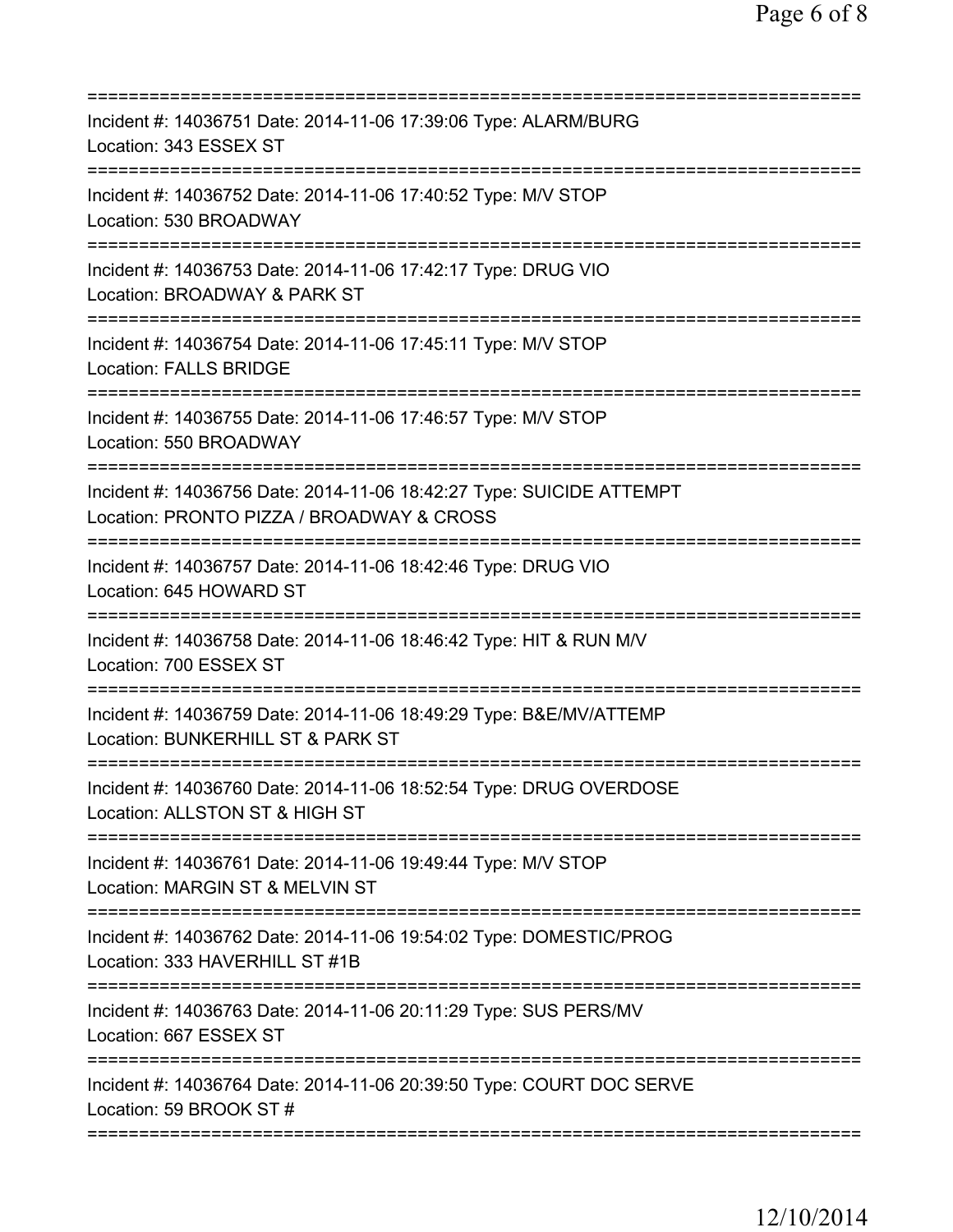| Incident #: 14036765 Date: 2014-11-06 20:43:46 Type: STOL/MV/PAS<br>Location: 209 FERRY ST                                                      |
|-------------------------------------------------------------------------------------------------------------------------------------------------|
| Incident #: 14036766 Date: 2014-11-06 21:07:15 Type: B&E/PAST<br>Location: 33 GRAFTON ST                                                        |
| Incident #: 14036767 Date: 2014-11-06 21:11:35 Type: ALARM/BURG<br>Location: 402 BROADWAY #1                                                    |
| Incident #: 14036768 Date: 2014-11-06 21:12:19 Type: STOL/MV/PAS<br>Location: 209 FERRY ST FL 2                                                 |
| Incident #: 14036769 Date: 2014-11-06 21:13:52 Type: AUTO ACC/NO PI<br>Location: HAFFNERS GAS STATION / 469 HAVERHILL ST                        |
| Incident #: 14036770 Date: 2014-11-06 21:15:25 Type: M/V STOP<br>Location: MANCHESTER ST & WEST ST                                              |
| Incident #: 14036771 Date: 2014-11-06 21:18:54 Type: SUS PERS/MV<br>Location: 125 ESSEX ST                                                      |
| Incident #: 14036772 Date: 2014-11-06 21:27:21 Type: ALARM/BURG<br>Location: LAW FAMILY DEVELOP / 355 HAVERHILL ST                              |
| Incident #: 14036773 Date: 2014-11-06 21:43:29 Type: NOISE ORD<br>Location: 47 BOWDOIN ST                                                       |
| Incident #: 14036774 Date: 2014-11-06 21:51:15 Type: SUS PERS/MV<br>Location: 56 HOBSON ST                                                      |
| Incident #: 14036775 Date: 2014-11-06 22:10:22 Type: MEDIC SUPPORT<br>Location: 490 HAMPSHIRE ST #606                                           |
| Incident #: 14036776 Date: 2014-11-06 22:14:05 Type: ROBBERY PAST<br>Location: HAVERHILL ST & LAWRENCE ST<br>================================== |
| Incident #: 14036777 Date: 2014-11-06 22:33:54 Type: M/V STOP<br>Location: ANDOVER ST & S BROADWAY                                              |
| Incident #: 14036778 Date: 2014-11-06 22:41:20 Type: M/V STOP<br>Location: 495 SOUTH                                                            |
| Incident #: 14036779 Date: 2014-11-06 22:43:32 Type: HIT & RUN M/V                                                                              |